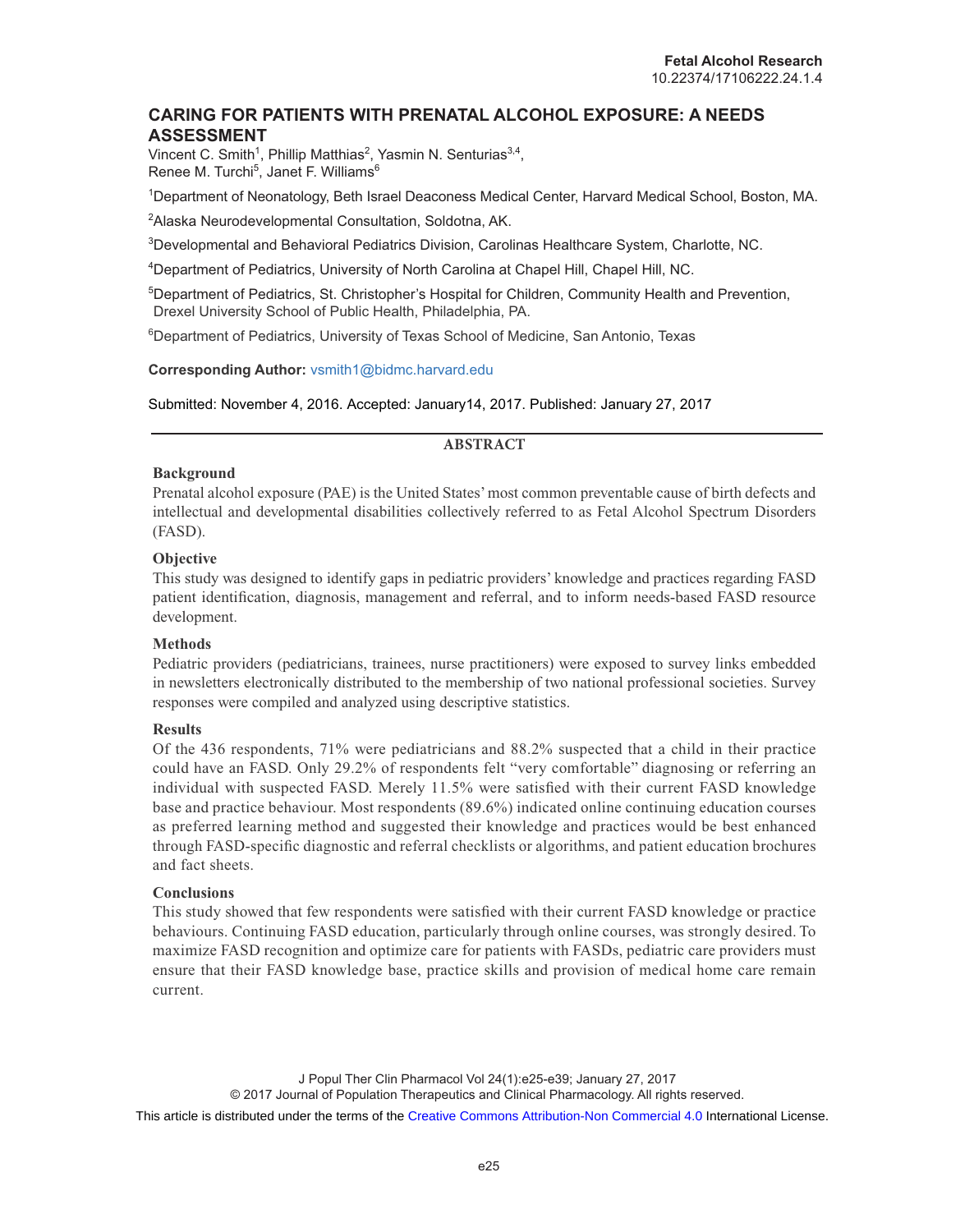#### **Key Words:** *fetal alcohol syndrome, fetal alcohol spectrum disorder, needs assessment*

**Abbreviations***: AAP – American Academy of Pediatrics; ARBD – alcohol-related birth defects; ARND alcohol-related neurodevelopmental disorder; CDC – Centers for Disease Control and Prevention; FAS – fetal alcohol syndrome; FASD(s) – fetal alcohol spectrum disorder(s); NCBDDD - National Center on Birth Defects and Developmental Disabilities; ND-PAE – Neurobehavioral Disorders – Prenatal Alcohol Exposure; NAPNAP - National Association for Pediatric Nurse Practitioners; PAE-Prenatal Alcohol Exposure*

## **INTRODUCTION**

Fetal alcohol spectrum disorder (FASD) is an umbrella term describing a broad range of prenatal alcohol exposure (PAE) associated adverse physical, mental, behavioral, and/or developmental  $<sup>1</sup>$  effects</sup> last a lifetime. PAE is the most common preventable cause of intellectual and developmental delay and disabilities. Despite alcohol use warnings and increasing public awareness about the dangers of alcohol use during pregnancy, some women continue to drink (including binge drinking) alcohol during pregnancy. $2^{-4}$  Some women report decreasing or eliminating alcohol use during pregnancy, but 7.6% of pregnant women report continued alcohol use with  $1.4\%$  binge drinking.<sup>2</sup>

The FASD continuum includes fetal alcohol syndrome (FAS), Partial FAS, Alcohol-Related Birth Defects (ARBD), Alcohol-Related Neurodevelopmental Disorder (ARND), and Neurobehavioral Disorder associated with Prenatal Alcohol Exposure (ND-PAE). FAS (a severe manifestation of PAE) has stringent facial, growth and central nervous system diagnostic criteria.<sup>1</sup>

Approximately 40,000 American infants are born with a FASD annually.<sup>5</sup> Because different diagnostic criteria are used for ascertainment, reported FASD prevalence rates fluctuate,<sup>6</sup> and the true prevalence and overall impact are likely under-recognized.<sup>7</sup> Recently, the Centers for Disease Control and Prevention (CDC) found FAS in 3 of 10,000 American children 7 to 9 years of age.<sup>8</sup> Other recent studies have reported rates of FASD (24 to 48 cases) and FAS (6 to 9 cases) per 1000 children.<sup>9</sup> Given this FASD prevalence, it is essential that pediatric providers are or become fully prepared to provide optimal care for individuals with a  $FASD<sup>10</sup>$ 

including being knowledgeable, competent, and comfortable with FASD screening, suspicion, and either diagnosis and/or referral for a comprehensive FASD diagnostic assessment, especially because FASDs frequently go undiagnosed even when PAE is known. Chasnoff et al, reviewed cases of foster and adopted children and found that in 86% of those who met criteria were not recognized as having a FASD.<sup>11</sup>

A 2003 collaborative AAP-CDC survey of pediatricians' knowledge, training and experience in the care of children with FAS reported that respondents were generally aware of FAS clinical signs, symptoms and epidemiology, but had infrequent clinical experience with patients with FAS.<sup>12</sup> Most  $(62%)$ felt prepared to identify possible FAS, but only 13% reported using standardized FAS diagnostic criteria. Few (34%) felt prepared to manage or coordinate FAS treatment. PAE was inconsistently sought and 65% of respondents were concerned the FAS diagnosis might stigmatize the child and family. Most respondents did not routinely address alcohol use during pregnancy as part of adolescent female patient care and 45% never addressed the topic. Most providers (77%) cited lack of training as a diagnostic barrier. Only 28% reported being trained to use FAS screening or diagnosis tools. Only 3% reported excellent training in FAS diagnosis and treatment. Half reported being trained to screen patients for risky drinking, and 69% reported training to deliver patient education about the adverse effects of PAE. Only 29% cited time constraints as a barrier. Furthermore, many pediatricians were uncomfortable with FAS diagnosis and management needs and were unfamiliar with specialty and community resources.<sup>12</sup>

Recognizing the need for more training about FASDs, the CDC established national Regional Training

J Popul Ther Clin Pharmacol Vol 24(1):e25-e39; January 27, 2017 © 2017 Journal of Population Therapeutics and Clinical Pharmacology. All rights reserved.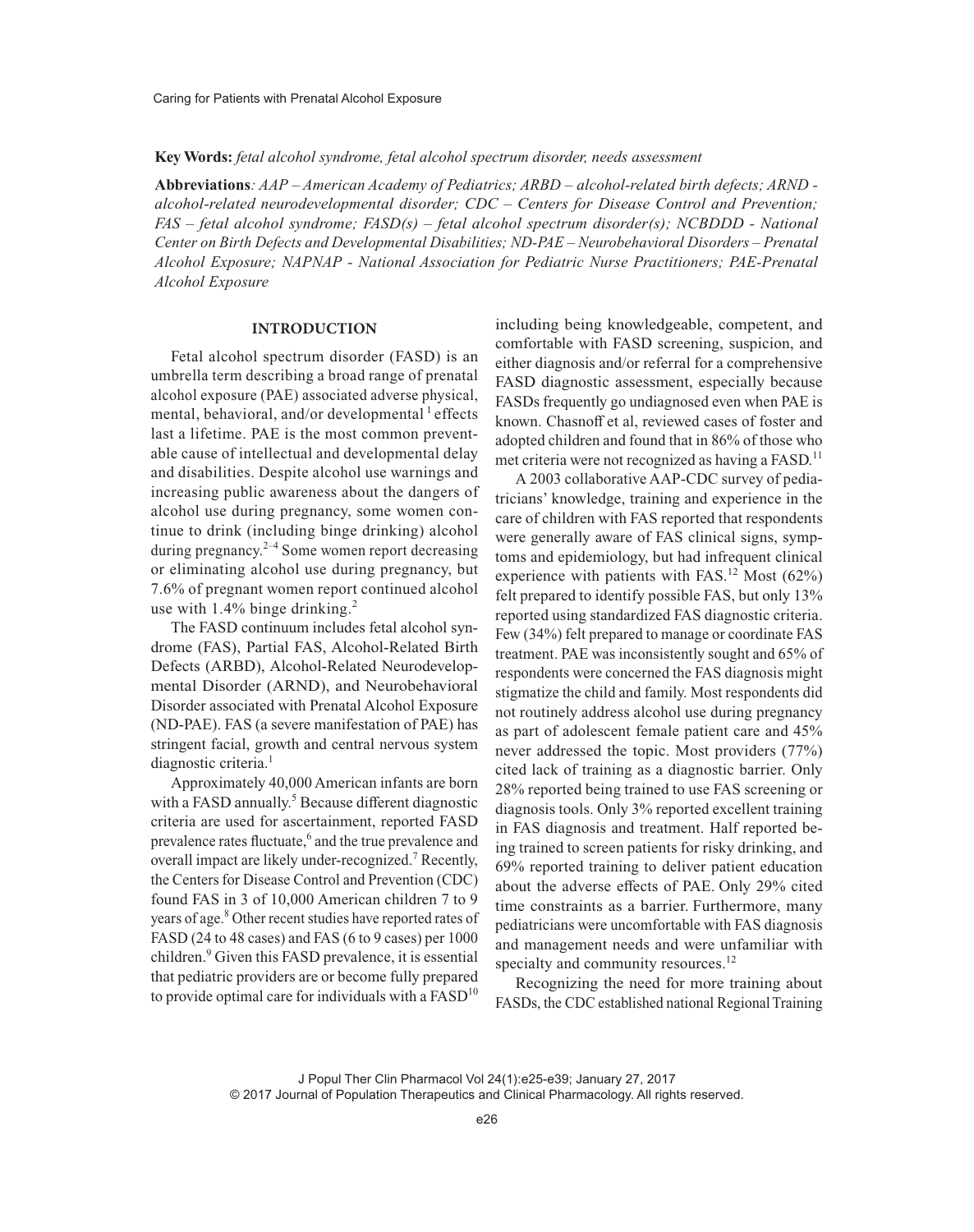Centers in 2003. These centers worked to expand FASD educational outreach to thousands of providers nationally. In 2010, the AAP and CDC engaged in an interagency cooperative agreement to optimize care of patients with a FASD by enhancing provider education and access to diagnostic and management tools. A new needs assessment survey, *Optimizing FAS/FASD Care: Provider Needs Assessment,* was developed to gather information from pediatric providers, identify gaps in FASD knowledge, training and practice, and inform needs-based resource development that would improve effective patient- and family-centred FASD prevention, screening, early identification, intervention, management and referral.

### **METHODS**

A joint AAP-CDC FASD Expert Panel used existing FASD surveys as the foundation for the current needs assessment survey whose objectives were to understand the FASD-related clinical practices of providers and to determine provider's preferred methods of education and resource attainment. The survey (Appendix A) queried providers about triggers to suspect a FASD, options to assess and manage a FASD, and methods used to screen for PAE and to provide alcohol-related counselling. General provider information was collected, including their continuing education preferences, practice type (e.g., private practice, hospital-based, academic, etc.), and geographic practice location. The University of Texas Institutional Review Board granted exempt research approval, since the collected information was not linked in an identifiable manner to individual respondents and survey results would only be reported in aggregate.

In late 2010, the AAP electronically distributed the survey link by including it in the *AAP OnCall* e-newsletter and posting it on the daily AAP email list, *SmartBrief*. Approximately 80% of US board-certified pediatricians comprise the AAP membership of general pediatricians, pediatric subspecialists, and pediatric residents. Using the online Survey Monkey® tool, the AAP targeted survey distribution to the AAP Council on Community Pediatrics, and certain AAP Sections: Young Physicians, Ambulatory and Practice Medicine, and Adoption and Foster Care. The survey was also circulated by e-news flash to the National Association for Pediatric Nurse Practitioners (NAPNAP). Survey participation was voluntary and respondents remained anonymous. No incentives to participate were offered. No specific media prompts or additional mailings were employed to increase the electronic survey response rate. Data from the survey were downloaded using the survey tool administrative functions and saved as Excel files. Responses to each survey item were analyzed using descriptive statistics.

### **RESULTS**

### *Demographics*

The survey was completed by 436 providers. Most respondents self-identified as pediatricians (71%), nurse practitioners (21%), and other. Respondents practiced in a community clinic or hospital-base  $(\sim 30\%)$ , private practice (37%), academic centre ( $\sim$  22%), or other (Table 1). Practice locations represented 47 of the 50 states and the District of Columbia. Respondents were relatively even distributed across US census regions with Region 3(the South) having the highest representation (34.5%) (Table 2).

| <b>TABLE 1</b> Profession and Practice Type Descriptive |  |
|---------------------------------------------------------|--|
| <b>Characteristics of Respondents</b>                   |  |

| Profession:<br>Respondents - 415 | No. | $\%$ |
|----------------------------------|-----|------|
| Pediatrician                     | 296 | 71.3 |
| Nurse Practitioner               | 85  | 20.5 |
| Other                            | 34  | 82   |

| <b>Practice Type:</b>      | No. | $\frac{0}{0}$ |
|----------------------------|-----|---------------|
| Respondents - 414          |     |               |
| Private Practice           | 154 | 37.2          |
| Federally Qualified Health | 39  | 9.4           |
| Center                     |     |               |
| Metropolitan Health        | 1   | 0.2.          |
| District                   |     |               |
| Community Hospital         | 34  | 8.2           |
| Children's Hospital        | 50  | 12.1          |
| Academic Medicine          | 73  | 17.6          |
| w/Trainees                 |     |               |
| Academic Faculty Practice  | 16  | 3.9           |
| Other                      | 47  | 11.4          |

J Popul Ther Clin Pharmacol Vol 24(1):e25-e39; January 27, 2017 © 2017 Journal of Population Therapeutics and Clinical Pharmacology. All rights reserved.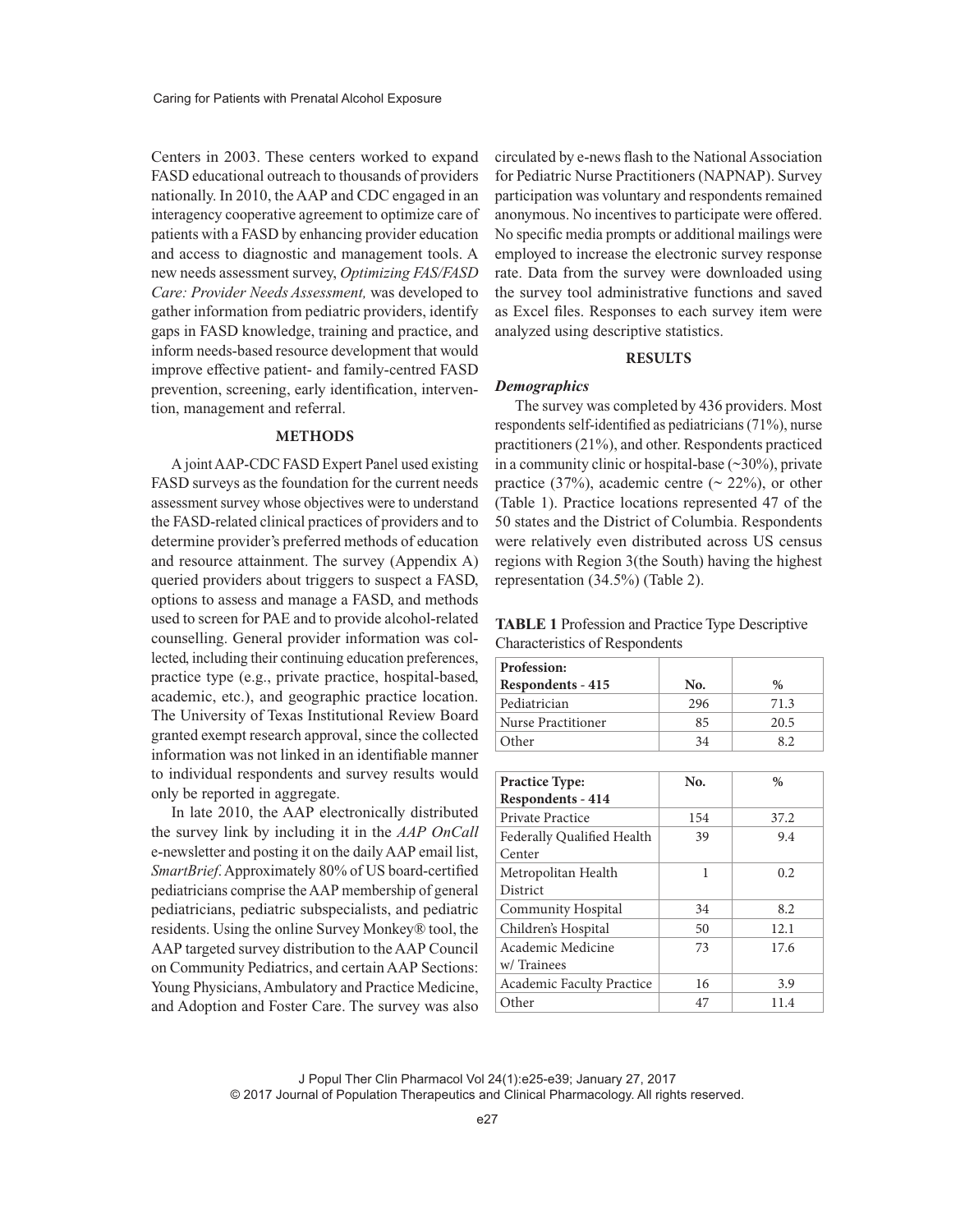|                                                                 | $\boldsymbol{n}$ | $\%$ |
|-----------------------------------------------------------------|------------------|------|
| Region 1: Northeast                                             |                  |      |
| Division 1: New England (CT, ME, MA, NH, RI, VT)                | 27               | 6.7  |
| Division 2: Middle Atlantic (NJ, NY, PA)                        | 53               | 13.2 |
| <b>Region 1 Subtotal</b>                                        | 80               | 19.9 |
| Region 2: Midwest                                               |                  |      |
| Division 3: East North Central (IN, IL, MI, OH, WI)             | 61               | 15.1 |
| Division 4: West North Central (IA, KS, MN, MO, SD)             | 30               | 7.4  |
| <b>Region 2 Subtotal</b>                                        | 91               | 22.6 |
| Region 3: South                                                 |                  |      |
| Division 5: South Atlantic (DE, DC, FL, GA, MD, NC) SC, VA, WV) | 82               | 20.3 |
| Division 6: East South Central (AL, KY, MS, TN)                 | 14               | 3.5  |
| Division 7: West South Central (AR, LA, LA, OK, TC)             | 43               | 10.7 |
| <b>Region 3 Subtotal</b>                                        | 139              | 34.5 |
| Region 4: West                                                  |                  |      |
| Division 8: Mountain (AZ, CO, ID, NM, MT, UT, WY)               | 27               | 6.7  |
| Division 9: Pacific (AK, CA, HI, OR, WA)                        | 66               | 16.4 |
| <b>Region 4 Subtotal</b>                                        | 93               | 23.1 |
| Total Respondents - None from NE, ND, NV                        | 403              |      |

#### **TABLE 2** Location of Respondents by Census Region

**FIG. 1** Respondents describe what prompts them to consider assessing a child for an FAS/FASD diagnosis.

#### What prompts you to consider assessing a child for an FAS/FASD diagnosis? (valid n=427)



## *Recognition of Risk*

Most respondents (88.2%) indicated they suspected a child in their practice might have a FASD. The most important items identified as prompting consideration for a diagnostic assessment for a FASD were a history of PAE, characteristic facial features, and/or developmental delay. Practitioners also cited microcephaly, IQ/cognitive function, growth deficits,

J Popul Ther Clin Pharmacol Vol 24(1):e25-e39; January 27, 2017 © 2017 Journal of Population Therapeutics and Clinical Pharmacology. All rights reserved.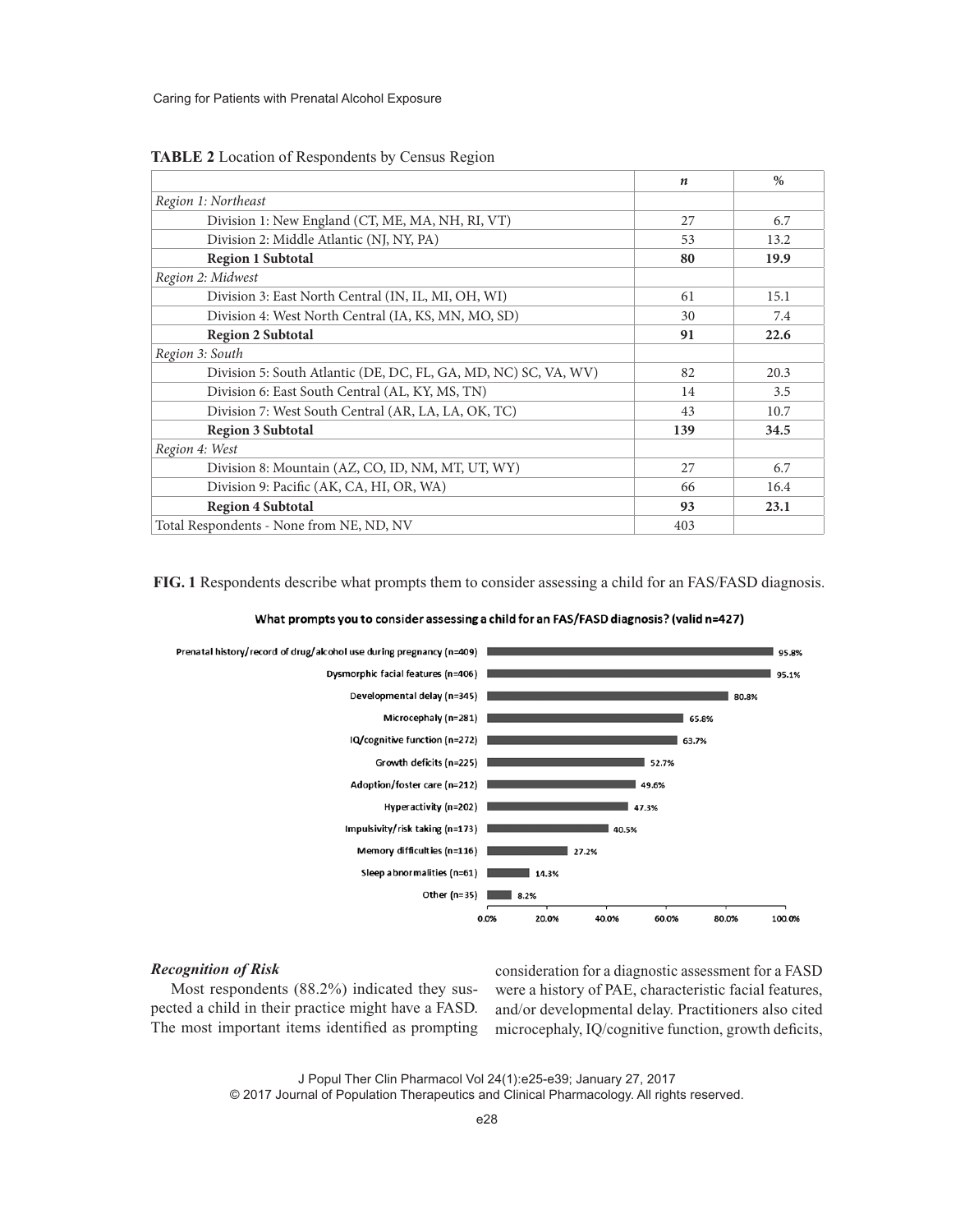| <b>Comfort making</b><br>diagnosis or referring<br>for suspected FAS/FASD<br>Respondents - 415 | No. | $\%$ |
|------------------------------------------------------------------------------------------------|-----|------|
| Very comfortable                                                                               | 121 | 29.2 |
| Somewhat comfortable                                                                           | 195 | 47.0 |
| Not comfortable                                                                                | 99  | 23.9 |

**TABLE 3** Diagnosis and Referral for suspected FAS/FASD

| Referral resources used<br>for suspected FAS/FASD*<br>Respondents - 426 | No. | $\%$ |
|-------------------------------------------------------------------------|-----|------|
|                                                                         |     |      |
| Early Intervention<br>$(0-3$ program)                                   | 269 | 63.1 |
| Developmental Pediatrics                                                | 252 | 59.2 |
| Dysmorphology/Genetics                                                  | 244 | 57.3 |
| School System                                                           | 75  | 17.6 |
| <b>FAS/FASD Clinic</b>                                                  | 65  | 15.2 |
| Psychology (Child)                                                      | 64  | 15.0 |
| Social Work                                                             | 41  | 9.6  |
| Psychiatrist (Child)                                                    | 34  | 8.0  |
| Rarely Referred                                                         | 19  | 4.5  |
| Other                                                                   | 46  | 10.7 |

| Preferred referral resources<br>for FAS/FASD diagnosis/<br>evaluation, if available* |     |      |
|--------------------------------------------------------------------------------------|-----|------|
| Respondents - 423                                                                    | No. | $\%$ |
| Developmental Pediatrics                                                             | 296 | 70.0 |
| <b>FAS/FASD Clinic</b>                                                               | 288 | 68.1 |
| Dysmorphology/Genetics                                                               | 231 | 54.6 |
| Early Intervention (0-3<br>program)                                                  | 216 | 51.1 |
| Psychology (Child)                                                                   | 85  | 20.0 |
| School System                                                                        | 78  | 18.4 |
| Social Work                                                                          | 76  | 18.0 |
| Psychiatry (Child)                                                                   | 58  | 13.7 |
| Other                                                                                | 15  | 3.5  |

*\* Multiple responses allowed.*

adoption/foster care, hyperactivity, and/or impulsivity as triggers for an assessment for a FASD (Figure 1). Three-quarters of respondents reported some comfort making a diagnosis/referral for a suspected FASD with 29% responding they were "very comfortable" (Table 3).

The majority (57.7%) of respondents reported in their practice they routinely suspect, assess and/ or refer patients for a FASD diagnosis. Practitioner perceptions and beliefs were strong practice behaviour determinants. The following were factors most influential on FASD-related practice behaviour:

- limited provider knowledge, skills and time
- provider's personal beliefs about the developmental potential and service needs for individuals with FASDs
- limited access to FASD-related diagnostic and management resources

Providers did not know specific PAE thresholds for fetal risk; were unfamiliar with screening tools (46%); and lacked training to screen for PAE  $(40.6\%)$ , diagnose a specific FASD  $(31.9\%)$ , and/ or manage on an ongoing basis an individual with a FASD (26.2%). Having limited time was a barrier to 46.3% of respondents. When a FASD was suspected, providers referred patients to infant learning programs (63%), developmental pediatrics (59%), and/or genetics/dysmorphology services (57%) with the referral preferences being based on locally available services.

#### *Preventive Screening*

Nearly 60% of respondents indicated 'always or almost always' screening for alcohol use in all patients 10–21 years of age while other providers "sometimes"  $(30.8\%)$  or "rarely or never"  $(9.4\%)$ screened. Practitioner counselling of adolescent patients about the harms of alcohol was similar. Most respondents (87%) indicated that they do not use specific tools to provide anticipatory guidance about alcohol use. Regarding counselling adolescent patients about the harms of drinking alcohol during pregnancy, respondents "always or almost always" (22.3%) and "sometimes" (55.7%) offered counselling. In comparison, respondents indicated that they "always or almost always" (70.4%) and "sometimes" (24%) counsel all patients ages 10–21 about sexual behaviour and risk-taking, including the prevention of sexually transmitted infections and pregnancy.

J Popul Ther Clin Pharmacol Vol 24(1):e25-e39; January 27, 2017 © 2017 Journal of Population Therapeutics and Clinical Pharmacology. All rights reserved.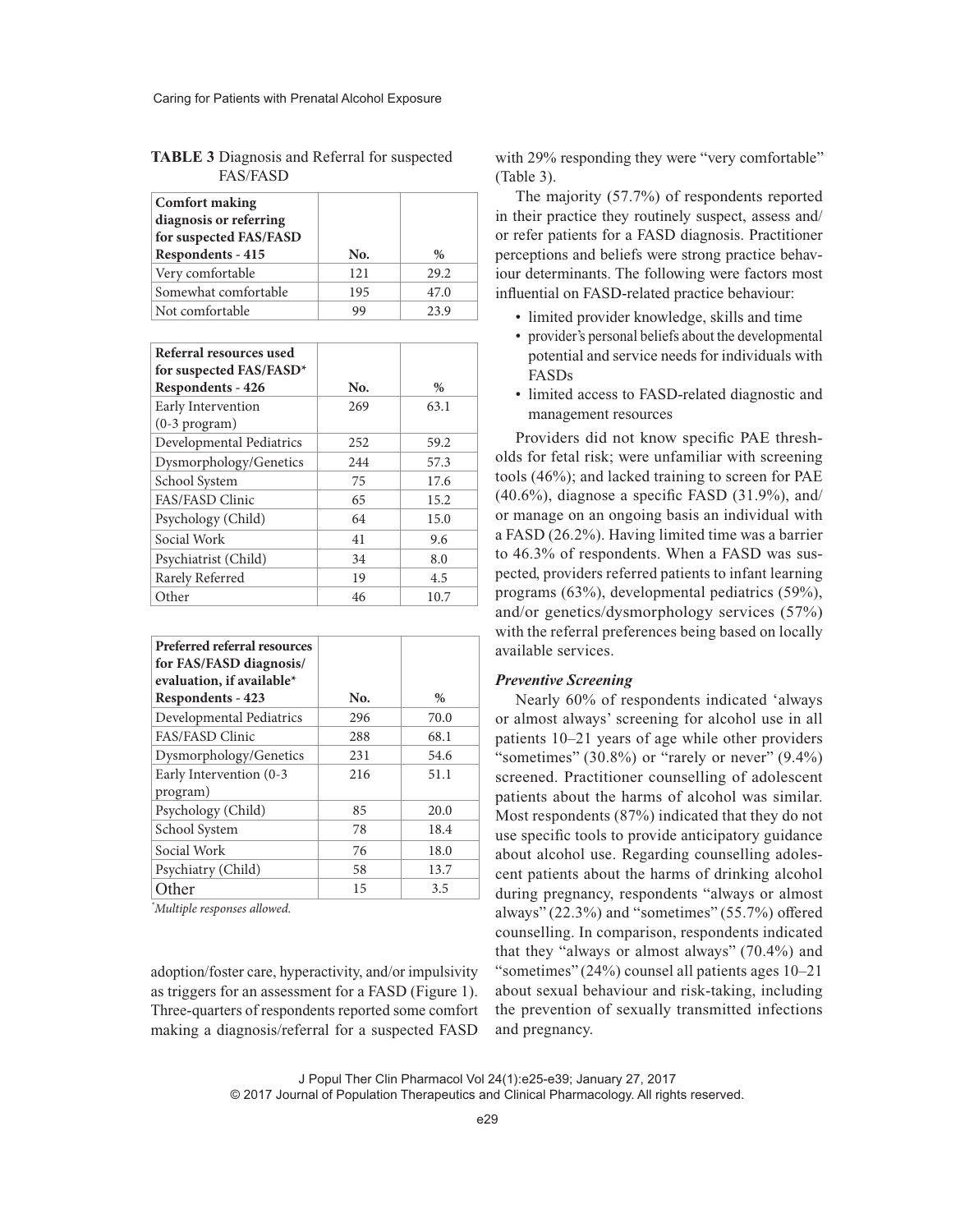| Screen Parents: Respondents - 422 |     |      |
|-----------------------------------|-----|------|
|                                   | No. | $\%$ |
| Yes                               | 245 | 58.0 |
| No                                | 177 | 42.0 |

## **TABLE 4** Practice Variation in Screening for Parental Alcohol Use

| <b>Frequency of Screening for Alcohol</b> |     |      |  |
|-------------------------------------------|-----|------|--|
| Respondents - 309                         |     |      |  |
|                                           | No. | $\%$ |  |
| Every visit                               | 39  | 12.6 |  |
| First visit                               | 72  | 23.3 |  |
| New patient visit                         | 54  | 17.5 |  |
| only                                      |     |      |  |
| When mother is                            | 18  | 5.8  |  |
| pregnant                                  |     |      |  |
| Prenatal visit                            | 15  | 4.9  |  |
| Patient w/symptoms                        | 47  | 15.2 |  |
| <b>FAS/FASD</b>                           |     |      |  |
| Rarely/never                              | 64  | 20.7 |  |

| Screening Method Employed* Respondents - 277 |     |      |
|----------------------------------------------|-----|------|
|                                              | No. | $\%$ |
| Informal questions<br>during visit           | 178 | 64.3 |
| Questions on<br>quantity/frequency           | 131 | 47.3 |
| Standardized tool                            | 27  | 9.7  |
| Other                                        | 33  | 11.9 |

*\* Multiple responses were allowed*

The majority (58%) of respondents have a practice standard to screen parents for alcohol use using parameters ranging from a prenatal visit to every patient visit. However, less than 10% of practitioners employed a standardized alcohol use screening tool. Most parental screening involved either informal questioning during the visit (64%) or specific quantity and frequency questions (47%) (Table 4).

Only 11.5% of respondents indicated satisfaction with their current FASD knowledge and practice behaviour. The vast majority of respondents (89.6%) expressed interest in taking an online FASD educational course for credit. The majority of those seeking to enhance their own FASD-related knowledge and practice behaviour were interested in diagnostic criteria checklists, a reference guide for health professionals, an algorithm to guide diagnosis/ referral, a list of regional FASD diagnostic centers/clinics, and fact sheets and patient education materials. Fewer practitioners felt their practice behaviour would be enhanced through experience with specific alcohol consumption and risk thresholds, mentored practice with FASD diagnostic and management tools, or a FASD-specific website. Respondents selected their top three preferred learning methods. An online educational course was preferred by 75.1% over the 28.8% who wanted a live in-person course. More respondents (53.4%) preferred a web-based reference guide compared those who wanted a traditional print format (29.5%). Professional medical conferences sponsored by national professional societies appealed to 41% of survey participants and had greater appeal than a grand rounds presentation or a visiting professor expert (23.2%).

### **DISCUSSION**

This study demonstrates a gap between perceived and desired skill and knowledge for identification, treatment, and management of a FASD by pediatric providers. Gahagan previously explored a similar gap focusing solely on FAS.<sup>12</sup> The current study explored the clinical beliefs and practices of primary care providers regarding FASDs and determined preferred educational methods and resources to meet the identified practitioner's needs to optimize patient care.

Very few survey respondents were satisfied with their current FASD-related knowledge or practice behaviours, and most expressed interest in continuing education. Practitioners were aware of indications to consider a diagnostic FASD assessment. The beliefs and behaviours expressed suggest that practitioner awareness and practices have improved over time but still warrant attention. The recent survey showed an increase in overall practitioner comfort with diagnosing or referring a patient for a suspected FASD, but concern continued about making a FASD diagnosis in the medical home, and supporting patient referrals and case management.

J Popul Ther Clin Pharmacol Vol 24(1):e25-e39; January 27, 2017 © 2017 Journal of Population Therapeutics and Clinical Pharmacology. All rights reserved.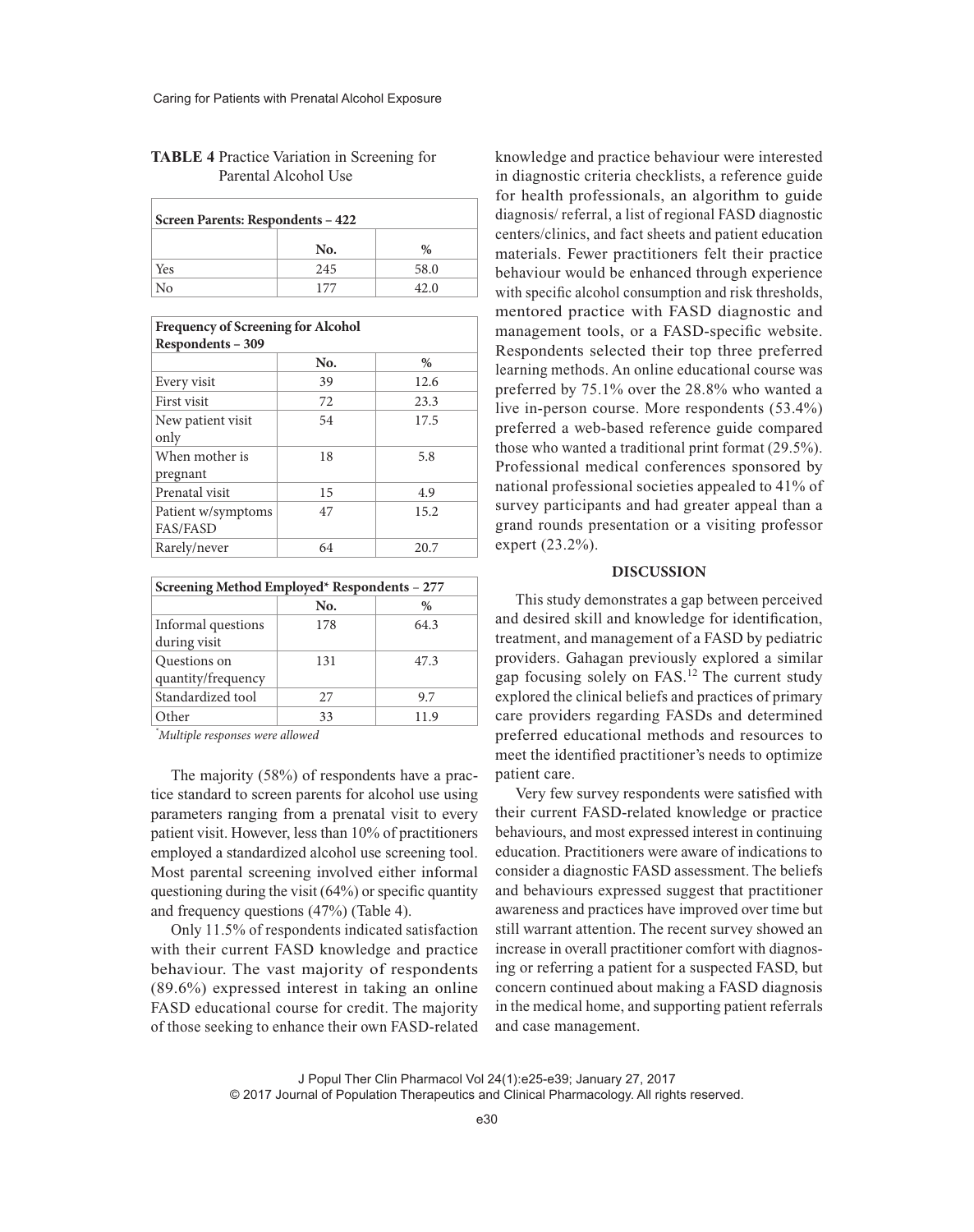Compared with the 2003 survey results, $^{12}$  considerably fewer respondents cited lack of training as a barrier, but an additional 37% cited lack of time to screen patients and make a specific FASD diagnoses. Perceived time constraints could reflect growing practice management pressures to increase efficiency, productivity and payment for care. Both surveys showed a similarly low percentage of practitioners believing the diagnosis would not change patient management or prognosis (14% and 11%). The various patient referral patterns identified may reflect differential service availability. Consultation with developmental pediatrics was highly desired, and the correspondingly high referral rate reflects broad national availability of this resource. In contrast, patient access to a FASD specialty program/clinic was preferred, but the very low referral rate suggests limited availability.

At minimum, most adolescents received screening and counselling in the primary care setting about alcohol use and its associated harms, but specific anticipatory guidance tools were not routinely used. Although alcohol use is one of the most high-risk behaviours and a top contributor to adolescent morbidity and mortality, including sexual risk, unplanned pregnancy and unintended PAE, pediatric providers less often discussed alcohol risks during pregnancy. Counselling adolescents about alcohol use and pregnancy improved considerably from previously when 45% never discussed the topic with female adolescent patients. These findings indicate an opportunity for FASD prevention in the primary care medical home regarding screening and counselling adolescent patients. The screening and anticipatory guidance practices of this sample of American pediatrics providers demonstrate there is ample opportunity for education and training to align trainee and practitioner practice behaviours with current standards of care, such as the AAP Bright Futures' recommendations.<sup>13</sup>

Respondents expressed strong interest in gaining knowledge and training about FASDs, and strong preferences in learning methods. Practitioners' perceived knowledge and practice gaps informed the priorities and development of AAP/CDC FASD Expert Panel activities, education and training product

development, and audience access and engagement. FASD-specific resource development included a reference guide for health professionals, algorithm to guide diagnosis/referral, list of regional FASD diagnostic centers/clinics, fact sheets and other patient education materials, AAP PediaLink online review course for CME credit, AAP Toolkit with free web site access www.aap.org/fasd, and a national visiting professorship program. Regional FASD Centers for Research and Training continue to provide conferences, training opportunities and locally focused print and mixed media educational resources for providers and families. These resources are readily available for community and health care providers' use and incorporation into electronic health records and patient portals.

Alcohol and other substance use screening, brief intervention and referral to treatment  $(SBIRT)^{14}$  education has become increasingly routine in medical residency training over recent years, so graduates recently entering practice may have more skills and less concerns in these areas. Established medical providers are likely to be less knowledgeable and skilled in SBIRT practices, thus forming a population ripe to benefit from SBIRT training and continued education. AAP policy statements and clinical reports regarding the medical home and foster care remain additional resources for knowledge and skills development to optimize FASD prevention and care integration across medical, behavioral, educational and community settings. A recent AAP policy statement on patient and family-centred care coordination contains resources for providers engaged in careplanning and care coordination across systems.<sup>15</sup> Since coordinating multiple providers, systems and services is needed to achieve the full potential of an individual with a FASD and support patient/ family goals, these care integration standards help define optimal medical home care for the person with a FASD.

The needs assessment study design had inherent sampling limitations because it relied on the email distribution of national association newsletters and a random portion of the readership opening an electronic link to complete the survey with no follow up or incentives for participation. The estimated audience for AAP

© 2017 Journal of Population Therapeutics and Clinical Pharmacology. All rights reserved.

J Popul Ther Clin Pharmacol Vol 24(1):e25-e39; January 27, 2017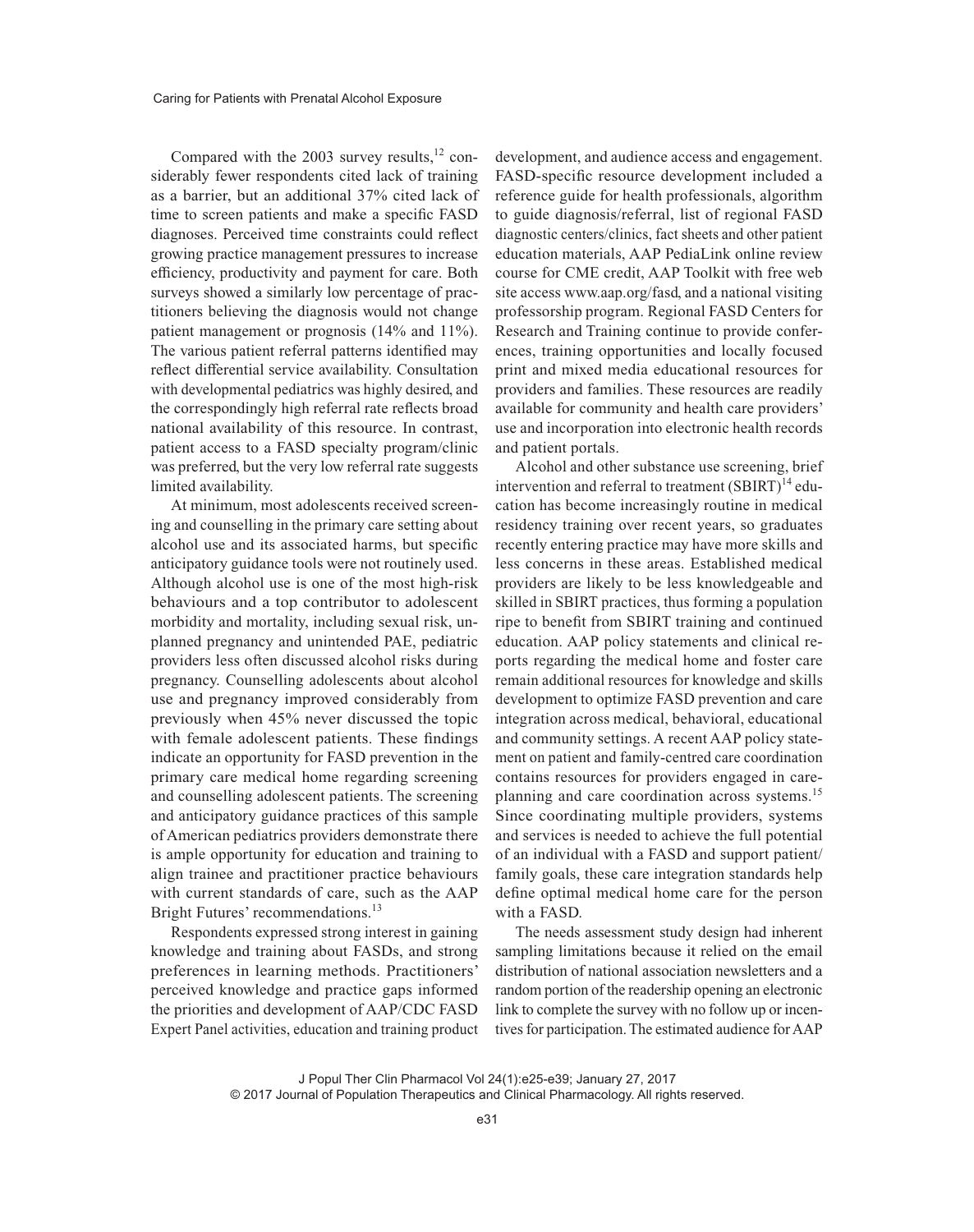News OnCall and AAP Smart Brief is approximately 55,000, so all of these individuals could have been potentially exposed to the survey link. Because there were no prompts, tracking, or follow up, it is not possible to discern how many individuals were actually exposed to the survey link. Therefore, the authors are not able to provide an accurate denominator. Still, respondents were broadly representative of pediatric care providers from the AAP and NAPNAP memberships and widely distributed across the country, but the findings may not be representative of all pediatric care providers or medical home practices. Those most interested in FAS or another FASD were more likely to complete the survey. The respondents are likely to be biased toward those interested in the topic or who view its relevance to their clinical practice more highly. The very low response rate may also reflect a lack of understanding of the prevalence of the FASDs and the relevance of the diagnosis on their patient population. Even more worrisome is that it is likely that the responders despite their self-assessment of needing more knowledge about FASDs were more well-informed about FASD than the non-responders. Self-reported perceptions of practice behaviours and patient populations may be confounded by such as social desirability bias, and thus skew the reported estimates of abilities, practices, services, resource availability and numbers of patients with PAE-related conditions. Medical home screening of adolescents' alcohol use and PAE prevention although infrequent may be overestimates based on this survey population valuing FASDs as part of their patient care role. A comparison between the FAS and FASD survey results were limited by differences in the component questions.

## **CONCLUSIONS**

Given the prevalence of alcohol use by women who are sexually active or pregnant in the United States, pediatricians are likely to encounter individuals with FASDs in their practices. That is why it is important for pediatricians to be familiar with the feature of FASDs over the course of a lifetime. Although FASDs last a lifetime with no "cure," there are evidence-based management options that can improve outcomes for affected individuals. Pediatricians should be familiar with these resources. Individuals with FASDs can experience more positive social, psychological, medical, and academic outcomes with longitudinal intervention and treatments that maximize potential. Protective factors like early age of diagnosis with a FASD; early interventions support services; various schoolbased educational accommodations; parental and teacher education about the condition; and being in a stable nurturing home environment have been effective in helping children with FASDs reach their developmental and educational potential. Without these protective factors, children with a FASD are at risk for adverse outcomes such as school dropout, substance use disorder, and involvement with the criminal justice system.

#### **ACKNOWLEDGEMENTS**

The content of this paper is solely the responsibility of the authors and does not necessarily represent the official views of the Centers for Disease Control and Prevention or the American Academy of Pediatrics. The funding organization played no role in the design and conduct of the study; collection, management, analysis, and interpretation of the data; and preparation, review, or approval of the manuscript; and decision to submit the manuscript for publication. The authors would like to thank Ms. Faiza Wasif, Ms. Rachel Daskalov, and Mr. Josh Benke, AAP Staff for their help, oversight, and provision of the resources and support to this project. The survey by the AAP/CDC FASD Expert Panel is also acknowledged as the basis for this report.

**Financial Disclosures**: The authors have no financial relationships to disclose.

**Conflict of Interest**: The authors have no conflicts of interest to disclose.

**Funding**: This project was conducted with the support of Cooperative Agreement Number 5U58DD000587 from the Centers for Disease Control and Prevention to the American Academy of Pediatrics.

#### **REFERENCES**

1. Bertrand J, Floyd RL, Weber MK, et al. National Task Force on FAS/FAE. Fetal Alcohol Syndrome: Guidelines for referral and diagnosis. Atlanta, GA: Centers for Disease Control and Prevention; 2004.

J Popul Ther Clin Pharmacol Vol 24(1):e25-e39; January 27, 2017 © 2017 Journal of Population Therapeutics and Clinical Pharmacology. All rights reserved.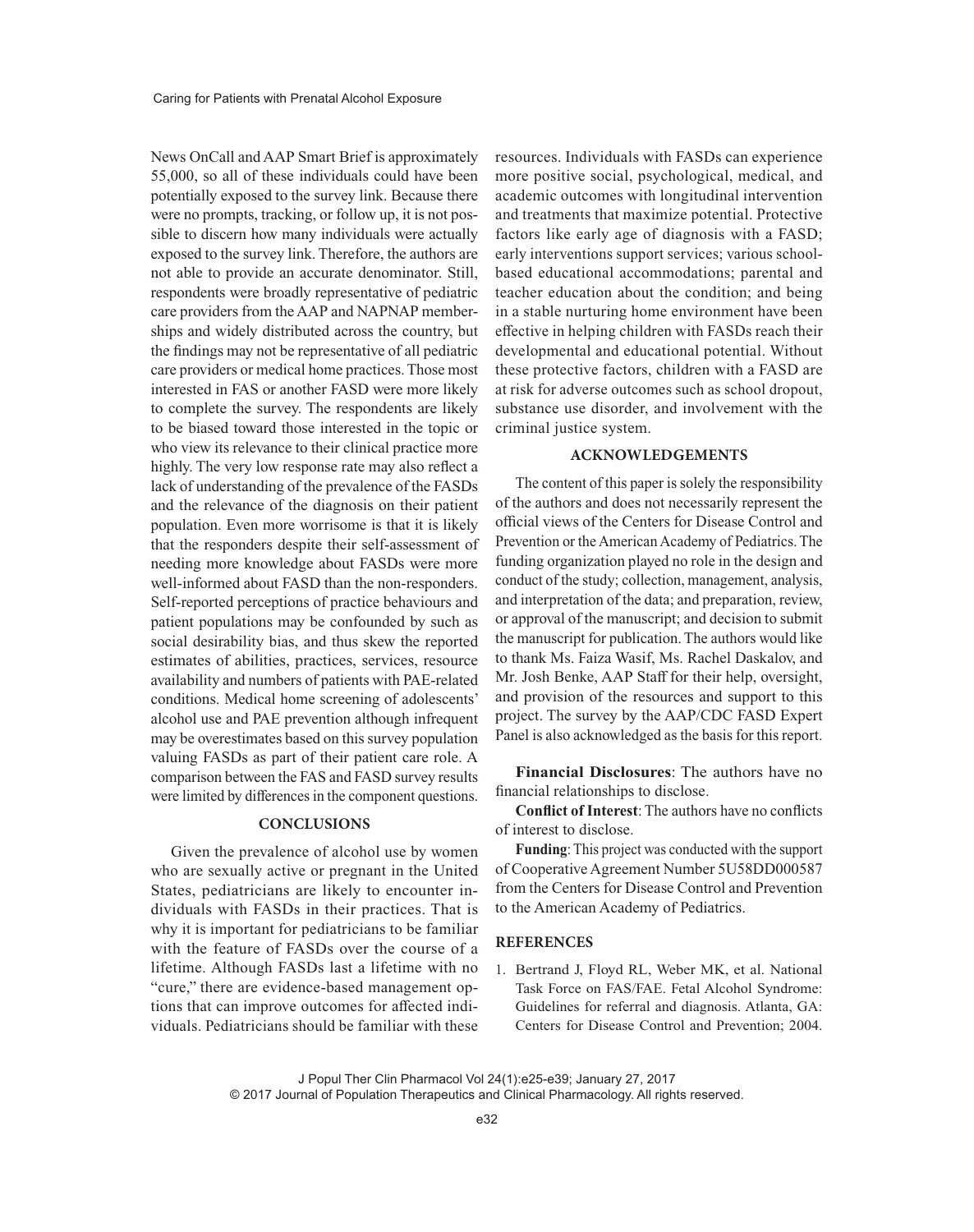http://www.cdc.gov/ncbddd/fasd/documents/FAS\_ guidelines\_accessible.pdf. Accessed March 17, 2015.

- 2. US Surgeon General Releases Advisory on Alcohol Use in Pregnancy. February 21, 2005. Available at: http:// come-over.to/FAS/SurGenAdvisory.htm. Accessed August 21, 2015.
- 3. Elek E, Harris SL, Squire CM, et al. Women's knowledge, views, and experiences regarding alcohol use and pregnancy: opportunities to improve health messages. Am J Health Educ 2013;44(4):177–190.
- 4. Centers for Disease Control and Prevention (CDC). Alcohol use and binge drinking among women of childbearing age—United States, 2006–2010. MMWR Morb Mortal Wkly Rep. 2012;61(28):534–538.
- 5. Lupton C, Burd L, Hardwood R. Cost of fetal alcohol spectrum disorders. Am J Med Genet C Semin Med Genet. 2004;127C(1):42–50.
- 6. May PA, Gossage JP, Kalberg WO, et al. Prevalence and epidemiologic characteristics of FASD from various research methods with an emphasis on recent in-school studies. Dev Disabil Rev. 2009;15(3):176–192.
- 7. Chudley AE. Fetal alcohol spectrum disorder: Counting the invisible – mission impossible? Arch Dis Child. 2008;93:721–22.
- 8. Fox DJ, Pettygrove S, Cunniff C, et al. Centers for Disease and Prevention (CDC). Fetal alcohol syndrome among children aged 7-9 years - Arizona, Colorado, and New York, 2010. MMWR Morb Mortal Wkly Rep. 2015; 64(3): 54–57.
- 9. May PA, Baete A, Russo J, et al. Prevalence and characteristics of fetal alcohol spectrum disorders. Pediatrics. 2014;134(5):855–866.
- 10.Williams JF, Smith VC. American Academy of Pediatrics Committee on Substance Abuse. Fetal alcohol spectrum disorders. Pediatrics. 2015;136(4):e1395–e1406.
- 11.Chasnoff IJ, Wells AM, King L. Misdiagnosis and missed diagnoses in foster and adopted children with prenatal alcohol exposure. Pediatrics. 2015 Feb;135(2):264–70.
- 12. Gahagan S, Sharpe TT, Brimacombe M, et al. Pediatricians' knowledge, training, and experience in the care of children with fetal alcohol syndrome. Pediatrics. 2006;118;e657–e668.
- 13. Hagan JF, Shaw JS, Duncan PM, eds. Bright Futures: Guidelines for Health Supervision of Infants, Children, and Adolescents, 3rd ed. Elk Grove Village, IL: American Academy of Pediatrics; 2008.
- 14.Levy S, William JF. American Academy of Pediatrics, Committee on Substance Use and Prevention. Policy statement: Substance use screening, brief intervention, and referral to treatment. Pediatrics. 2016;1238(1):e20161210.
- 15.Turchi RM, Antonelli R. Council on Children with Disabilities. Patient and family centered care coordination: Integrating care for children and youth across multiple systems. Pediatrics. 2014;133(5):1451–1460.

## **APPENDIX A**

## **OPTIMIZING FAS/FASD CARE: PROVIDER NEEDS ASSESSMENT**

The purpose of this needs assessment is to gather information from the pediatric healthcare provider's perspective and identify gaps in addressing Fetal Alcohol Syndrome (FAS)/Fetal Alcohol Spectrum Disorders (FASD) optimally. Many children with FAS/FASD remain undetected because there is a lack of accurate, routine screening and referral in prenatal clinics and pediatric health care settings. By identifying potential information and resource gaps such as this, the AAP will be better able to determine what tools might help providers with FAS/FASD prevention, screening and early identification, intervention and management as well as referral.

The term FASD describes the range of outcomes that can occur in an individual whose birth mother drank alcohol anytime during pregnancy. FASD is not intended as a clinical diagnosis, but refers to a continuum of conditions or 'disorders' that may include physical, mental, behavior, and/or learning disabilities with possible lifelong implications. FAS represents the tip of the FASD iceberg and those individuals most severely affected by alcohol exposure *in utero*. Other disorders in the spectrum are Alcohol-Related Neurodevelopmental Disorder and Alcohol-Related Birth Defects.

**Thank you** for taking the time to complete this survey and improve the care of pediatric patients.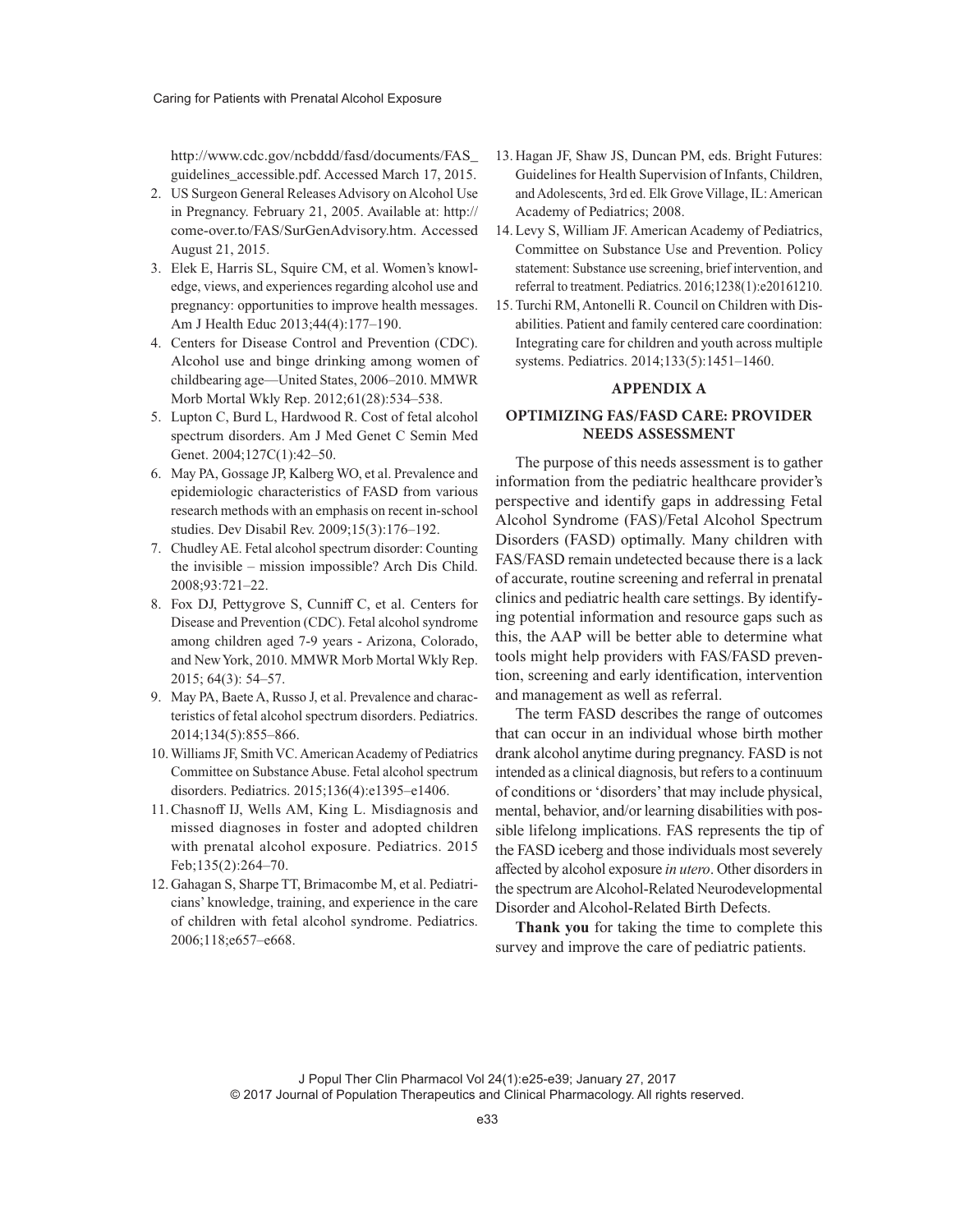### **QUESTIONS**

### **Have you ever suspected that a child in your practice may have fetal alcohol syndrome (FAS) or another fetal alcohol spectrum disorder (FASD)?**

☐ Yes

☐ No

## **What prompts you to consider assessing a child for an FAS/FASD diagnosis? (Please select all that apply.)**

☐ Prenatal history/record of drug/alcohol use during pregnancy

- □ Adoption/foster care
- ☐ Dysmorphic facial features
- □ Microcephaly
- □ Growth deficits
- □ Developmental delay
- ☐ Memory difficulties
- □ IQ/cognitive function
- □ Hyperactivity
- $\square$  Impulsivity/risk taking
- ☐ Sleep abnormalities
- □ Other (Please Specify)

## **If you have a patient with a suspected FASD, where do you refer him/her for diagnosis or evaluation based on resources available in your community/referral system? (Please select all that apply.)**

- ☐ Developmental pediatrician
- ☐ Dysmorphologist / Clinical geneticist
- ☐ Early Childhood Intervention Program (ECI or 0-3 Program)
- ☐ FAS/FASD Clinic
- ☐ Psychiatrist (child)
- □ Psychologist (child)
- □ School system
- □ Social worker
- ☐ These patients are rarely, if ever, referred to other resources.
- □ Other (Please Specify)

# **If the following resources were all available in your community or referral system, which of them would be your most preferable referral resources for diagnosis or evaluation of a patient with a suspected FASD?**

- **(Please select all that apply.)**
- ☐ Developmental pediatrician
- ☐ Dysmorphologist / Clinical geneticist
- ☐ Early Childhood Intervention Program (ECI or 0-3 Program)
- ☐ FAS/FASD Clinic
- ☐ Psychiatrist (child)
- ☐ Psychologist (child)
- ☐ School system
- □ Social worker
- $\Box$  Other (Please Specify)

### **In your practice, do you screen parents for alcohol use?**

- ☐ Yes
- ☐ No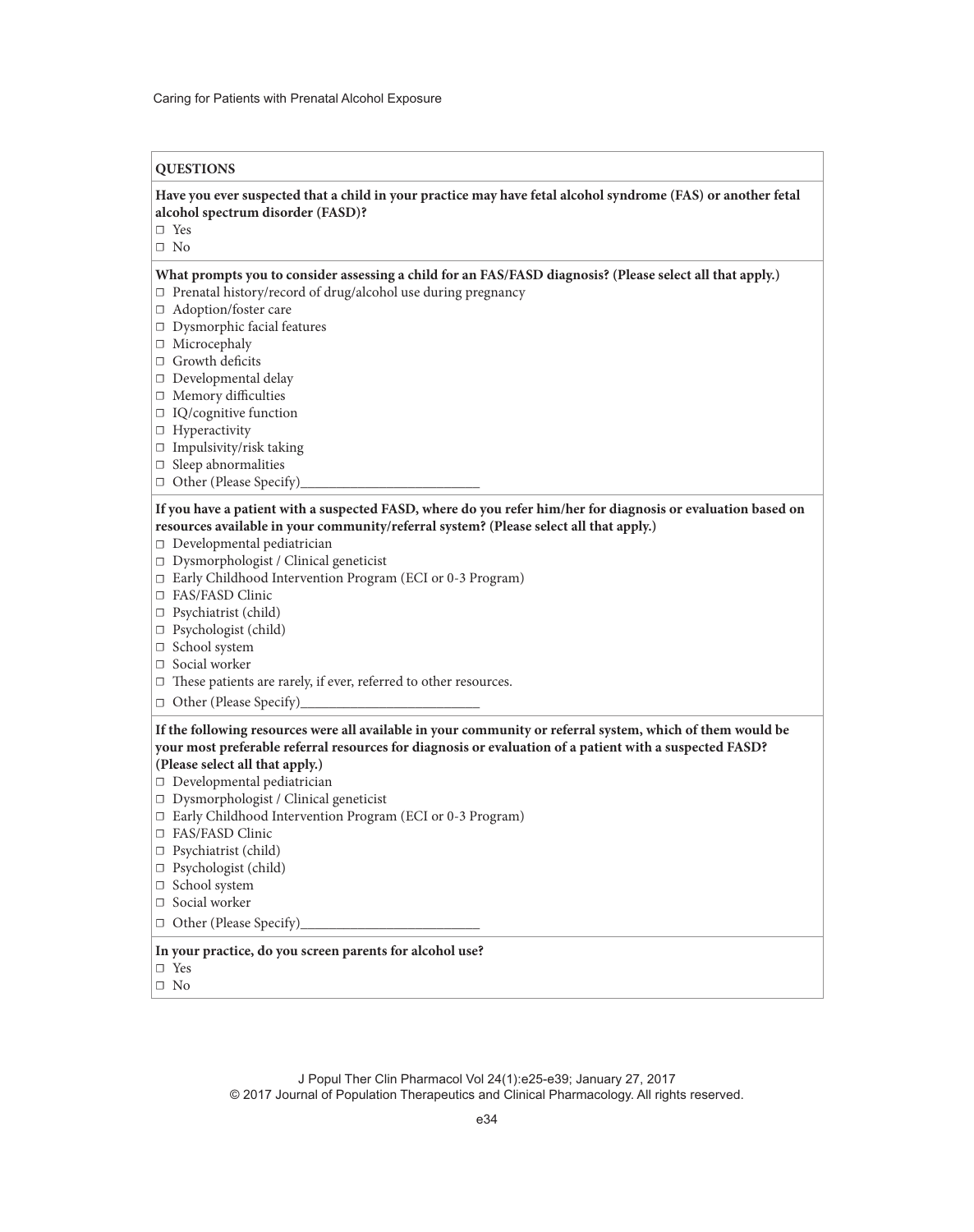| If yes, how often?<br>$\Box$ Every visit<br>$\Box$ First visit<br>$\Box$ New patient visits only<br>$\Box$ When a patient's mother is pregnant<br>$\Box$ When conducting a prenatal visit with prospective parent(s)<br>$\Box$ Whenever a patient shows signs or symptoms of possible FAS/FASD<br>$\Box$ Rarely/never  |
|------------------------------------------------------------------------------------------------------------------------------------------------------------------------------------------------------------------------------------------------------------------------------------------------------------------------|
| If you do screen parents for alcohol use, what screening method do you use? (Please check all that apply.)<br>$\Box$ Questions to define quantity and frequency of use<br>□ Standardized screening tool (i.e. CAGE, AUDIT, TACE, or TWEAK, etc.)<br>$\Box$ Informal questions during visit<br>□ Other (Please Specify) |
| How often do you counsel any adolescent patient (age 10-21) about the harms of alcohol?<br>□ Always or almost always<br>□ Sometimes<br>□ Rarely/Never<br>□ Comments:                                                                                                                                                   |
| Do you use specific tools to provide anticipatory guidance regarding alcohol use to any adolescent patient<br>$(age 10-21)?$<br>$\Box$ Yes<br>$\Box$ No<br>If yes, please specify:                                                                                                                                     |
| How often do you screen any adolescent patient (both male and/or female between the ages 10-21) regarding<br>their alcohol consumption?<br>$\Box$ Always or almost always<br>$\Box$ Sometimes<br>□ Rarely/Never<br>$\Box$ Comments:                                                                                    |
| How often do you counsel any adolescent patient (both male and/or female between the ages 10-21) about the<br>harms of drinking alcohol during pregnancy?<br>$\Box$ Always or almost always<br>$\Box$ Sometimes<br>□ Rarely/Never<br>$\Box$ Comments:                                                                  |
| How often do you counsel any adolescent patient (both male and/or female between the ages 10-21) about<br>sexual behavior and risk-taking, including the prevention of sexually transmitted infections and pregnancy?<br>$\Box$ Always or almost always<br>$\Box$ Sometimes<br>□ Rarely/Never<br>□ Comments:           |
| How comfortable are you making the diagnosis of or referring a patient for suspected FAS/FASD?<br>$\Box$ Very comfortable<br>□ Somewhat comfortable                                                                                                                                                                    |

 $\Box$  Not comfortable

J Popul Ther Clin Pharmacol Vol 24(1):e25-e39; January 27, 2017 © 2017 Journal of Population Therapeutics and Clinical Pharmacology. All rights reserved.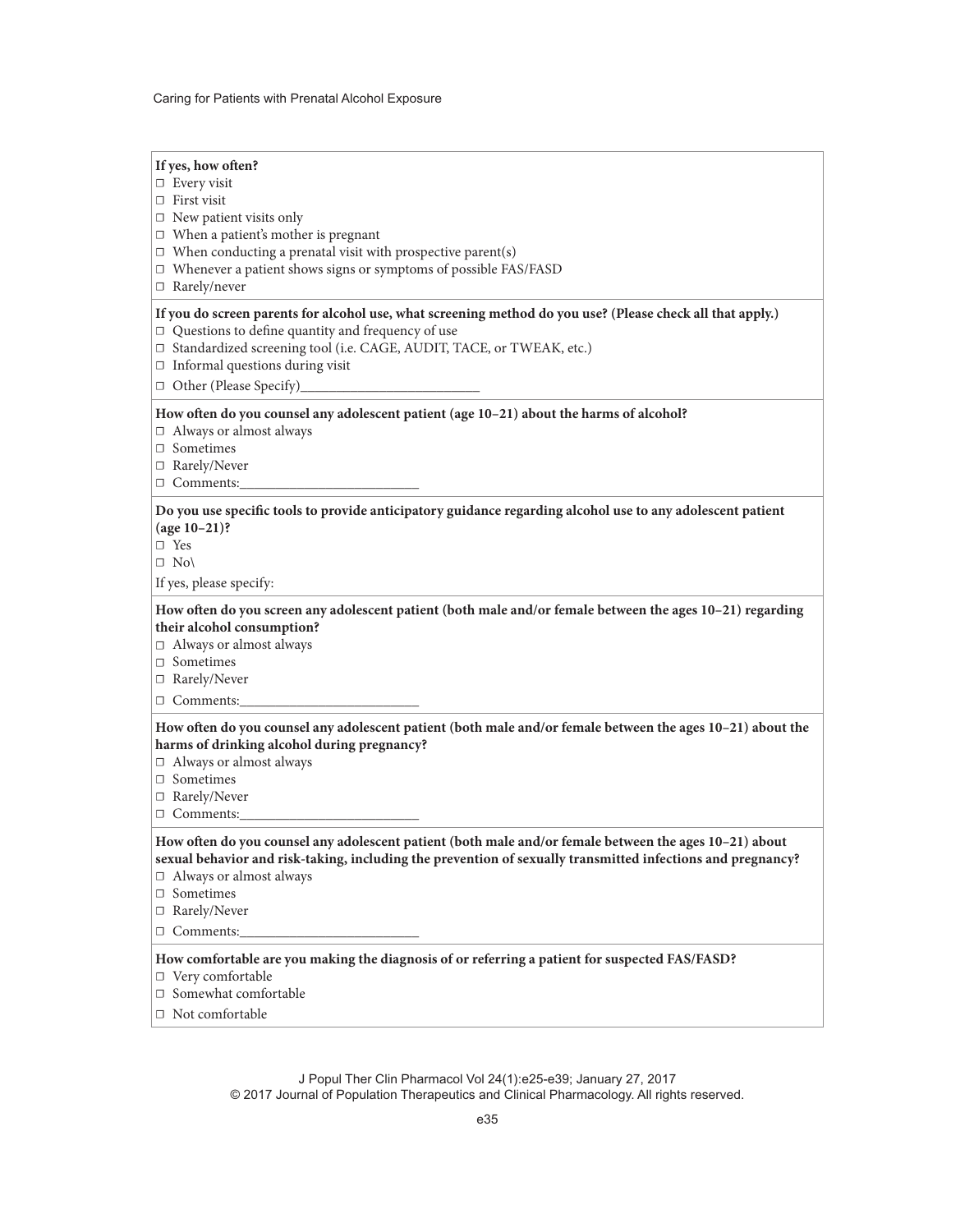## **Many providers in their daily practice do not suspect or consider FAS/FASD, and do not refer patients for FAS/ FASD diagnostic evaluation and/or management resources. Please indicate which of the following factors may contribute to your practice. (Please select all that apply)**

- ☐ I do consider potential FASD and/or refer patients for FAS/FASD diagnosis in my practice
- $\Box$  Belief that it does not apply to my patient population
- $\Box$  Belief that only a specialist should make this diagnosis
- $\Box$  Belief that making the diagnosis will not change management or prognosis
- □ Concern about stigma attached to FAS/FASD; sensitive nature of topic
- □ Unfamiliar with screening tools
- □ Lack of training in how to screen
- $\Box$  Lack of time to screen as a routine during office visits
- $\Box$  Lack of specific personal training to make diagnosis
- $\Box$  Lack of time needed to make the diagnosis
- ☐ Lack of specialists to assist in diagnostic evaluation
- ☐ Lack of diagnostic referral resources
- ☐ Not familiar with management strategies once a diagnosis is made
- $\Box$  Lack comfort/confidence with managing the diagnosis
- □ Lack of training in patient management of treatment options
- ☐ Lack of treatment referral resources
- $\Box$  Need to triage this with competing medical problems
- ☐ Unaware of the threshold at which alcohol consumption is risky for FAS/FASD
- $\Box$  Other (please specify)

### **Would you be interested in taking an online CME course addressing FAS or FASD?**

- ☐ Yes
- ☐ No

### **Which other resources would help you enhance your knowledge and practice behavior about FAS or FASD? (Please select all that apply.)**

- □ I am satisfied with my current FAS/FASD knowledge base and practice behavior
- □ A FAS/FASD fact sheet
- ☐ A list or checklist of the FAS/FASD diagnostic criteria
- ☐ A list of the regional FAS/FASD diagnostic centers/clinics
- ☐ Patient educational materials (brochures/handouts)
- ☐ A reference guide/manual for healthcare professionals
- ☐ Mentored practice with FAS/FASD diagnosis and management tools
- ☐ Algorithm to guide diagnosis or referral
- ☐ FAS/FASD specific Website
- ☐ Thresholds for alcohol consumption and risk
- $\Box$  Other (please specify)

#### **How would you prefer to learn more about FAS or FASD? (Please select your top three methods.)**

- ☐ CME live course
- ☐ CME online course
- ☐ Medical conference (i.e., AAP NCE, PAS, SPR)
- ☐ Reference guide available in book format
- □ Online reference guide
- ☐ Visiting professorship/grand rounds
- $\Box$  Other (please specify)